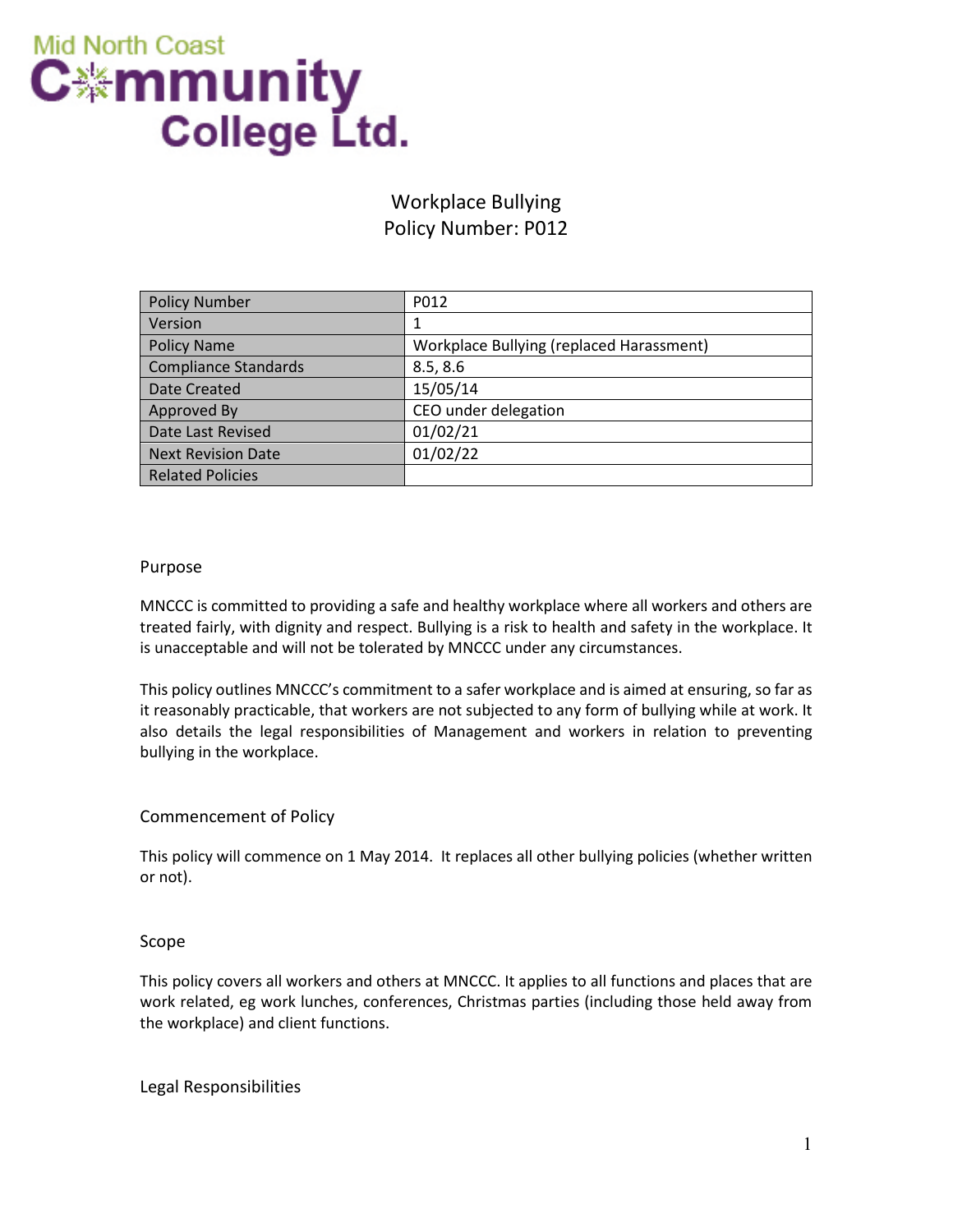Every person at the workplace has a legal responsibility to prevent bullying and harassment from occurring.

Under current Work Health and Safety Legislation, MNCCC has the primary duty to eliminate or minimise, as far as reasonable practicable, the risks to health and safety at the workplace. This duty includes the implementation of strategies including training, to prevent workplace bullying.

Workers and others are required under Legislation to take reasonable care for their own health and safety, as well as that of others at MNCCC's workplace. Workers and others must also comply with any reasonable instruction given by Management or nominated delegate at MNCCC

# What is Workplace Bullying?

Workplace bullying is repeated, unreasonable behaviour, directed towards a worker or a group of workers that creates a risk to health and safety. It includes both physical and psychological risks and abuse.

*Repeated behaviour* - refers to the persistent nature of the behaviour and can refer to a range or pattern of behaviours over a period of time (eg verbal abuse, unreasonable criticism, isolation and subsequently being denied opportunities  $-$  i.e. a pattern is being established from a series of events).

*Unreasonable behaviour -* means behaviour that a "reasonable person", having regard to all the circumstances, would expect to victimise, humiliate, undermine or threaten another person.

## Examples of Workplace Bullying

Bullying behaviours can take many different forms, from the obvious (direct) to the more subtle (indirect). The following are examples of both direct and indirect bullying.

*Direct bullying includes but is not restricted to:*

- Verbal abuse
- **Putting someone down**
- **Spreading rumours or innuendo**
- **•** Displaying offensive material
- **IF** Interfering with someone's personal property or work equipment

## *Indirect bullying includes but is not restricted to:*

- **Unjustified criticism or complaints**
- **•** Deliberately excluding someone from workplace activities
- **•** Deliberately denying access to information or other resources
- **Withholding information that is vital for effective work performance**
- **Setting tasks that are unreasonably above or below a worker's ability**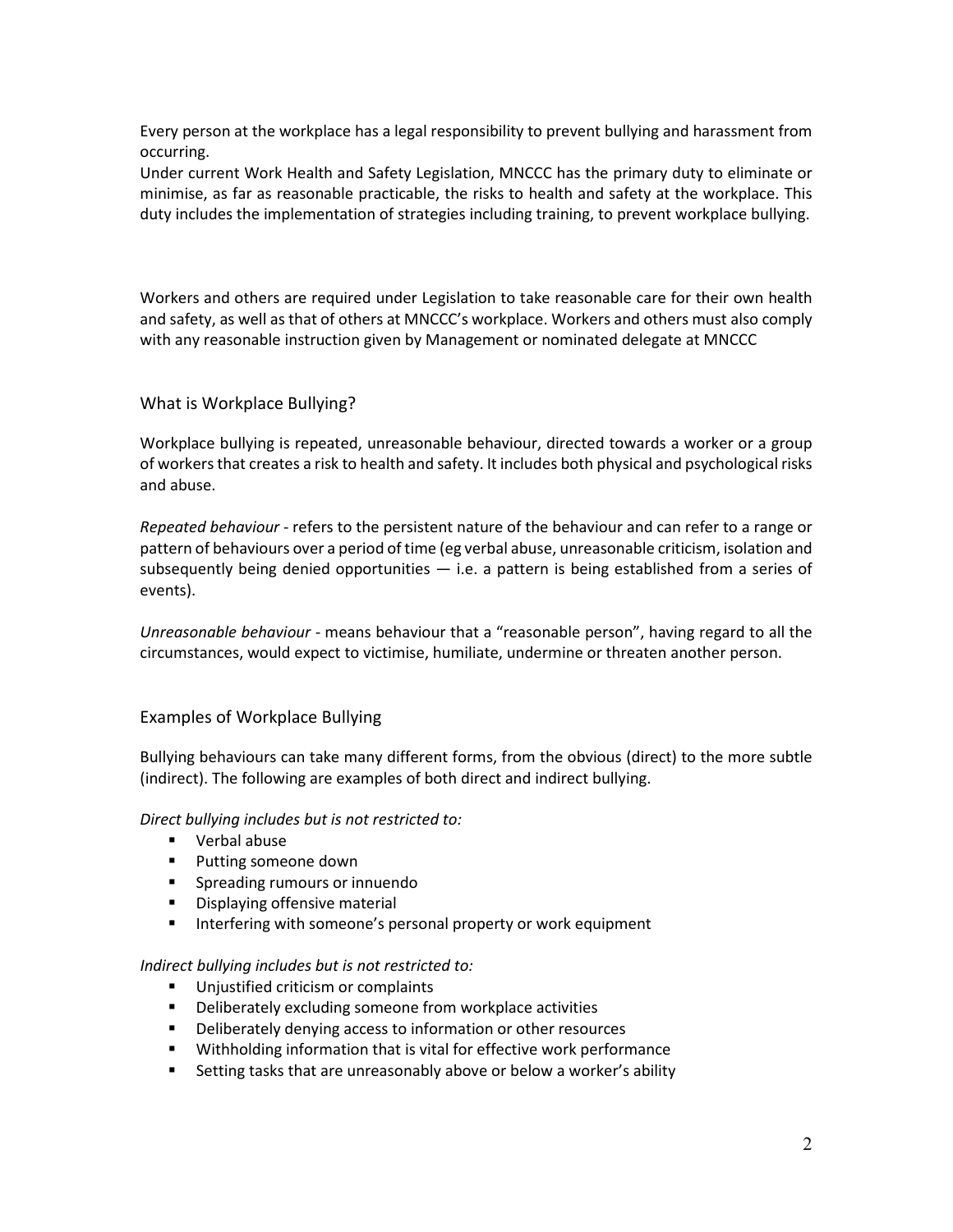- **•** Deliberately changing work arrangements, such as rosters and leave, to inconvenience a particular worker or workers
- **Excessive scrutiny at work**
- A single incident of unreasonable behaviour does not usually constitute bullying. However, it should not be ignored as it may have the potential to escalate into bullying behaviour.
- A person's intention is irrelevant when determining if bullying has occurred. Bullying can occur unintentionally, where actions which are not intended to victimise, humiliate, undermine or threaten a person actually have that effect.
- Bullying in the workplace is harmful not only to the target/s of the behaviour but damages the culture and reputation of MNCCC. It is unacceptable and will not be tolerated.

# What does not Constitute Workplace Bullying?

Managing workers does not constitute bullying, if it is done in a reasonable manner. Management has the right, and are obliged to, manage their workers. This includes directing the way in which work is performed, undertaking performance reviews and providing feedback (even if negative) and disciplining and counselling staff.

*Examples of reasonable Management practices include but are not restricted to:*

- **Setting performance goals, standards and deadlines**
- **Allocating work fairly to a worker**
- Rostering and allocating work hours
- Transferring a workplace participant for legitimate and explained operational reasons
- **Transferring a worker to another role and/or work area**
- **Deciding not to select a worker for promotion**
- **Informing a workplace participant about inappropriate behaviour**
- **Implementing organisational change**
- **Performance Management processes**
- Constructive feedback

#### Steps to prevent Workplace Bullying

MNCCC will take all reasonable steps to prevent bullying through a risk Management process.

This process will include, but is not limited to:

- **If Identification of bullying risk factors these are things and situations which could** contribute to bullying such as the way in which workers are managed, or organisational change such as redundancies (refer to the common risk factors set out below)
- **Assessment of the likelihood of bullying occurring from the risk factors identified and their** potential impact on the workplace participants or workplace
- Eliminating the risks, as far as reasonably practicable, or controlling, or minimising, them as far as reasonably practicable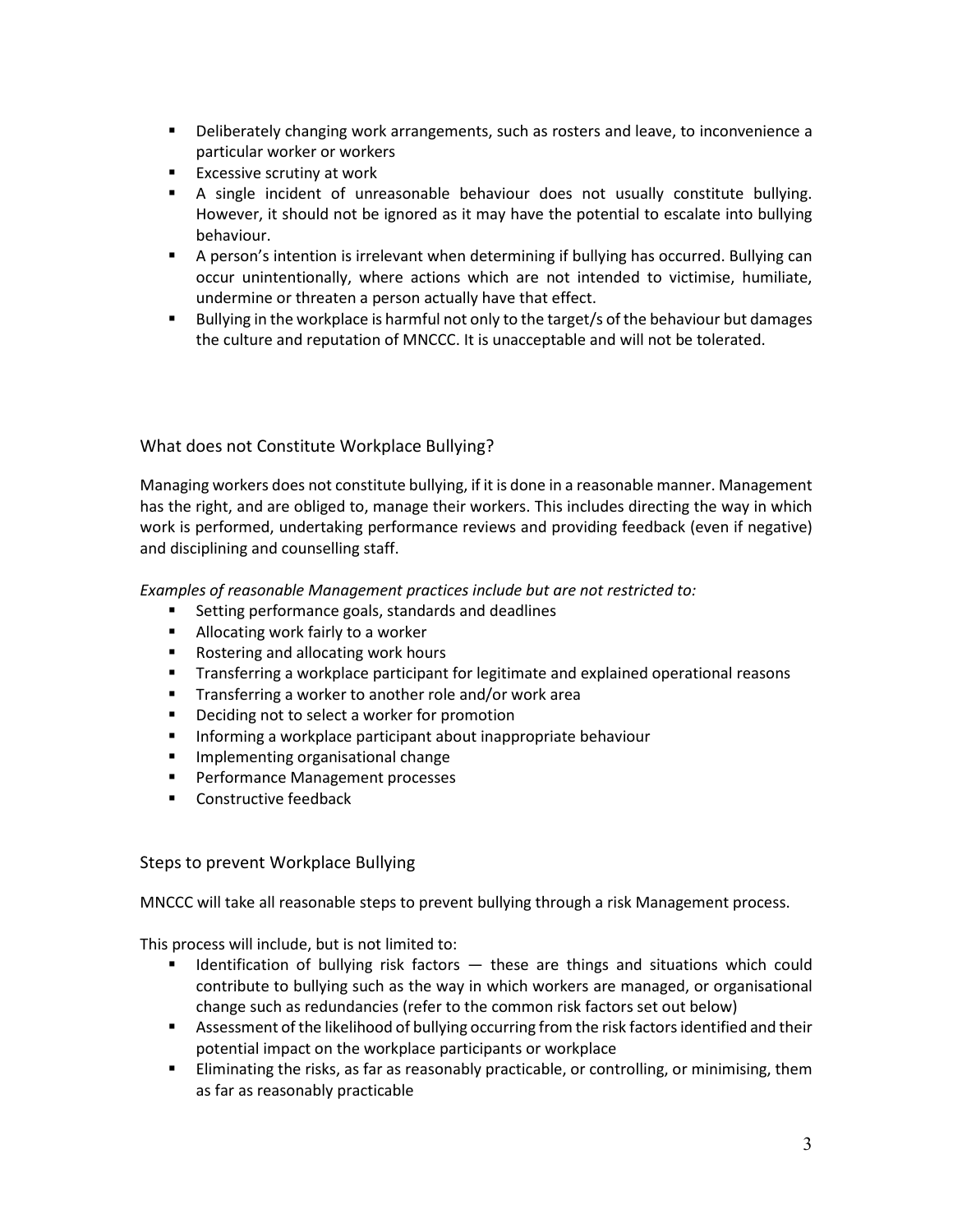- **EXECT** Reviewing the effectiveness of the control methods put in place and the process generally
- Training of Management and workers about bullying, how to deal with it and its impact on the workplace
- Where considered appropriate by Management, signing a copy of this document as an acknowledgement of understanding and acceptance of the content and implications

# Common Risk Factors which may lead to Bullying

Bullying may result from a number of different factors in a workplace, from the general culture to poor Management skills and/or attitudes. Some risk factors which make bullying more likely to occur are:

- Organisational change
- **The culture**
- **Negative leadership styles**
- **Inappropriate systems of work**
- **Poor work relationships**
- **Workforce characteristics**

Management will consider these factors when undertaking its risk Management process.

## Complaint Procedure

If a worker feels that they have been bullied, they should not ignore it.

Options:

- Should a worker/s feel bullied they may approach the alleged perpetrator/s and indicate that they find their action inappropriate and request they cease the bullying action immediately. This is an option only.
- If a worker/s feel they have been bullied the matter should be reported to the CEO. Should the worker/s not feel comfortable with reporting to this person, they should report the matter to another Manager or member of the Board with whom they feel comfortable. Preferably the recipient should document the complaint.

An investigation should take place as soon as possible including interviewing the parties involved and keeping suitable records of events and interviews. Subject to the outcome of the investigation, a suitably authorised person will take the appropriate action.

## Management's Role

Managers and Supervisors have a key role in identifying and the preventing workplace bullying.

Managers and Supervisors must: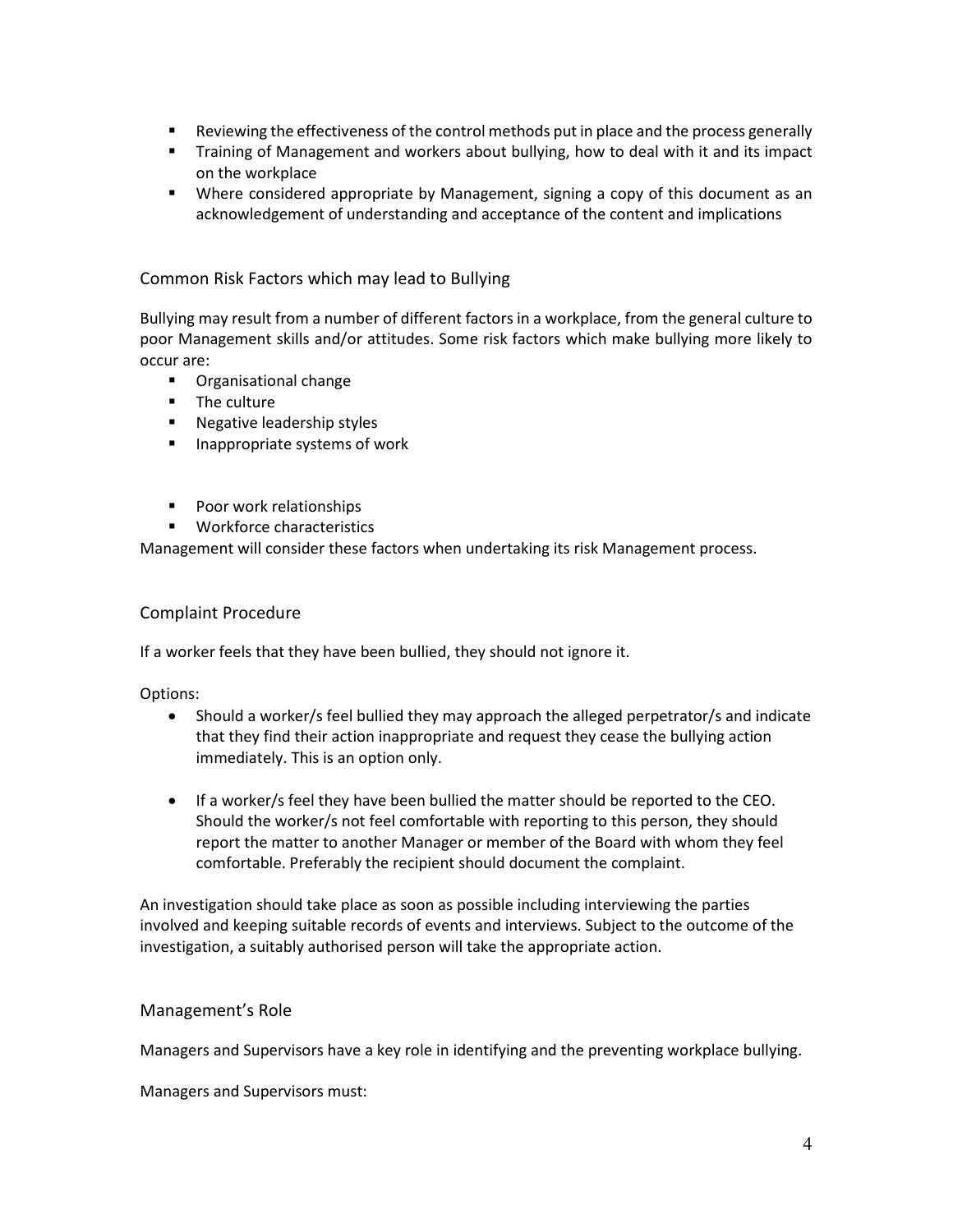- **Ensure that they do not bully workers, Managers, Supervisors or others**
- **E** Ensure that they do not participate in or encourage other workers to engage in bullying behaviour
- Ensure all workers who report to them are aware and understand this policy and their responsibility to comply
- **Ensure that all workers who report to them understand that any bullying in any form is** unacceptable and will not be tolerated by Management
- **Act promptly and appropriately if they observe bullying behaviours**
- **Ensure that all workers who are reportable to them understand that they should report** any bullying behaviour
- **Ensure all workers who are reportable to them are aware and understand the complaint** procedures
- Act promptly if a complaint is made. If this is not possible, or is inappropriate, inform the worker as soon as possible.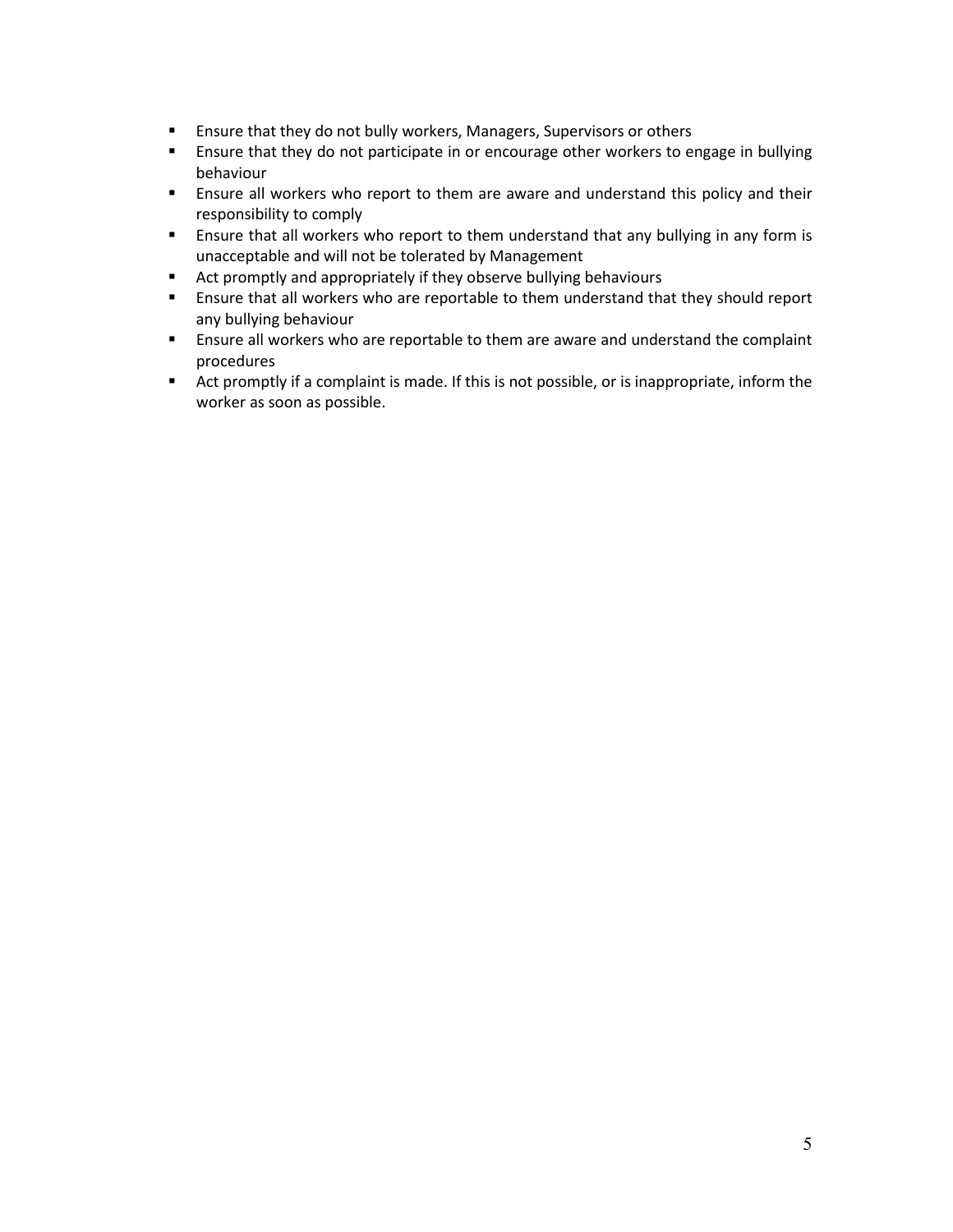# Workers Role

All workers must:

- Understand and comply with this policy
- Sign an acknowledgement of this policy
- **Ensure workers do not engage in or promote any conduct which may constitute bullying** towards workers or others with whom they come into contact through work
- Ensure they do not participate in, or encourage other persons to engage in bullying behaviour
- **Follow MNCCC's complaint procedure if they experience bullying**
- **EXECT** Report any bullying they see occurring to anyone in the workplace in accordance with this policy
- Maintain confidentiality if they are involved in the incident which has been reported

# Breach of this Policy

MNCCC takes very seriously its commitment to provide a safe and healthy work environment, free from bullying. All Management and workers are required to comply with this policy. If Management or a worker breaches this policy, they may be subject to disciplinary action. In serious cases this may include termination of employment. Agents and contractors (including temporary contractors) who are found to have breached this Policy may have their contracts with MNCCC terminated or not renewed.

If a person makes a false complaint, or a complaint in bad faith (eg. making up a complaint to get someone else in trouble, or making a complaint where there is no foundation for the complaint), that person may be subject to disciplinary action, subject to severity including dismissal.

# More Information

If a workplace participant is unsure about any matter covered by this policy, or requires more information about workplace bullying they should seek the assistance of the CEO, or a member of the Board.

## Review

This procedure will be reviewed as deemed necessary, through consultation with workers, or when legislative requirements change, or in the event of a serious occurrence involving bullying.

## Variations

MNCCC *reserves the right to vary, replace or terminate this policy from time to time as deemed necessary.*